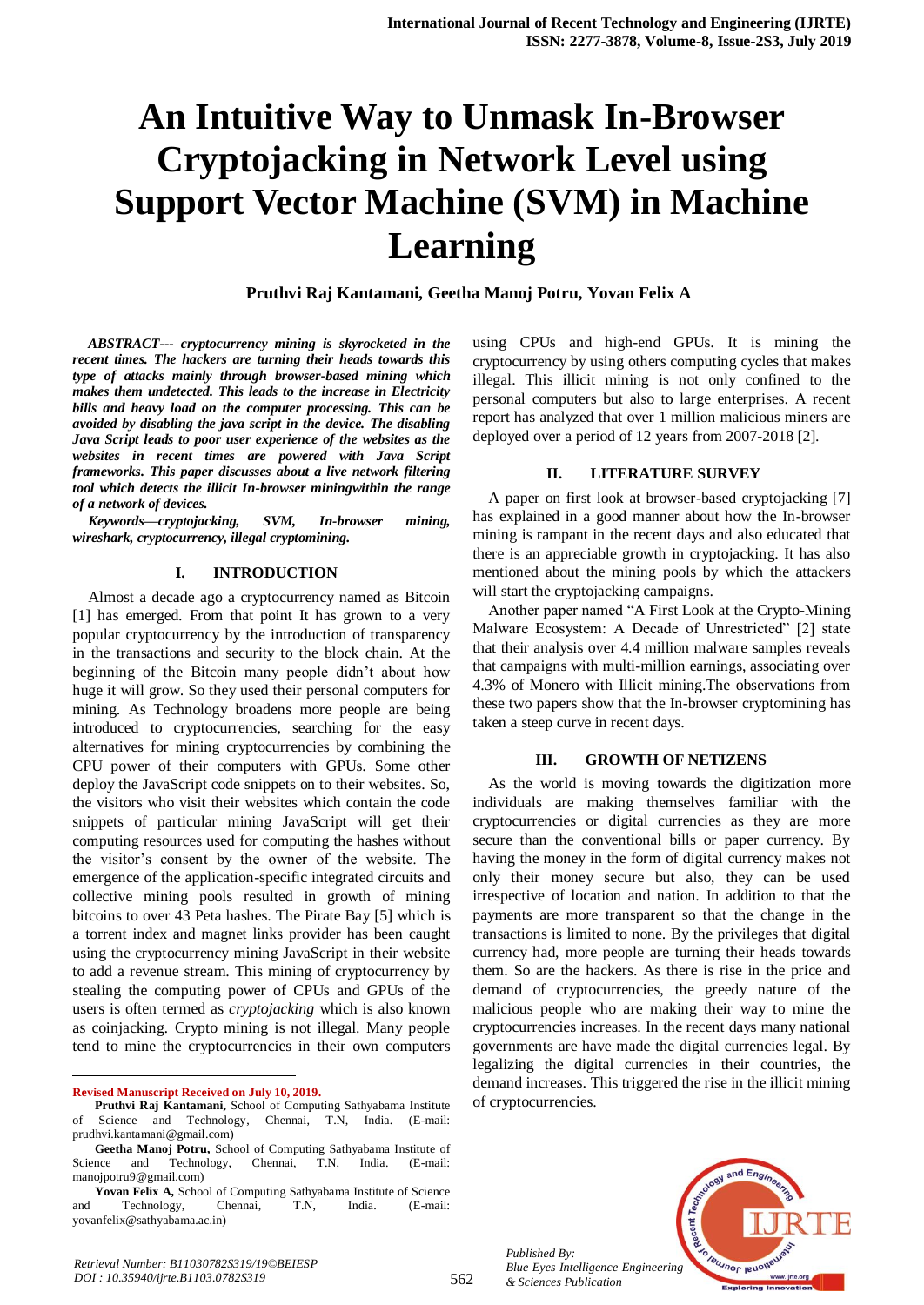#### **AN INTUITIVE WAY TO UNMASK IN-BROWSER CRYPTOJACKING IN NETWORK LEVEL USING SUPPORT VECTOR MACHINE (SVM) IN MACHINE LEARNING**



**Figure 1.Total Crypto Exchange Volume Over Time. (Source: [https://medium.com\)](https://medium.com/)**



**Figure 2.Estimated Crypto User Growth vs. Internet User Growth. (Source: https://medium.com)**

## **IV. MINING MANNER**

Mining is termed as a process of record keeping, done through the use of computer processing power [11]. In view of Bitcoin, when a transaction is done, a block is created. In order to process the transaction, the block which was created should be solved. This is the work of miner. Once miner has solved the block the miner will be rewarded with some portion of bitcoins and a transaction fee in terms of Bitcoins.

## *A. Mining pools*

At the beginning of the cryptocurrency mining era, the mining is done with personal computers CPU power. Later as the hashes become more and more the blockchain size increases and made it difficult to mine the cryptocurrencies with personal computers. So, this made to miners turn towards the GPUs which is more reliable than the CPUs. The first ever Bitcoin coin block mined on July  $18<sup>th</sup>$ , 2010 by a user named ArtForz [3], by using his own created algorithm by himself. Then at the mid of 2011 others started creating and released as open source GPU-based mining tools. These tools are in great help with increased in efficiency for mining. As the competition in submitting hashes increases, the usage of GPUs in the parallel manner

also increased. This type of using GPUs in parallel is also known as mining rigs. On reaching mid-2012, companies started selling ASICs (Application Specific Integrated Circuits) which are specifically designed for the cryptocurrency mining purpose. With the introduction of ASICs to the mining, the hash rate is increased drastically. These are very expensive and consume a lot of electricity and generates a lot of heat. Thus the persons who own these high end ASICs join together to form a group often called Mining pools. In these mining pools the blocks are mined together. So, there is a higher chance of obtaining Bitcoins rather than mining individually.

## *B. Browser-based mining*

The browser-based mining is the most common type of illicit mining that takes place remotely in the user's personal computer. Bitcoin plus is one example that can be given for bitcoin browser miners. The browser-based mining provides a decent way to make money from the visitors computing cycles without the user's consent. The rise in the browserbased mining took place with introduction of Bitcoin miners such as JSminer (2011) and Mine Crunch (2014). Although In-browser mining makes a decent money, it is not as much reliable as GPU and ASIC-based mining. The example of Browser-based mining is Monero [4] which is a cryptocurrency alternative to Bitcoin. Monero uses the specifically an algorithm called Crypto Night [6].



**Figure 3.Crypto Night based cryptocurrencies market capitalization, June 2018.**

## **V. RANSOMWARE VS. CRYPTOJACKING & RESULTS**

In Ransomware the attacker encrypts the user's data and asks for ransom. If the user pays the ransom, the data may be decrypted. If the user does not have any confidential data or data that is not important, there is a chance that user would not pay the ransom to the attacker. Hence, it might not be profitable for the attacker. On the other hand, cryptojacking makes use of every device. The attacker uses the device's computing power and use it to mine cryptocurrencies. There is very less chance that the mining is being detected in the user's system. Unlike Ransomware, the cryptojacking is hard to detect. So, the hackers are making their way towards the cryptojacking.



and Eng

*Retrieval Number: B11030782S319/19©BEIESP DOI : 10.35940/ijrte.B1103.0782S319*

*Published By:*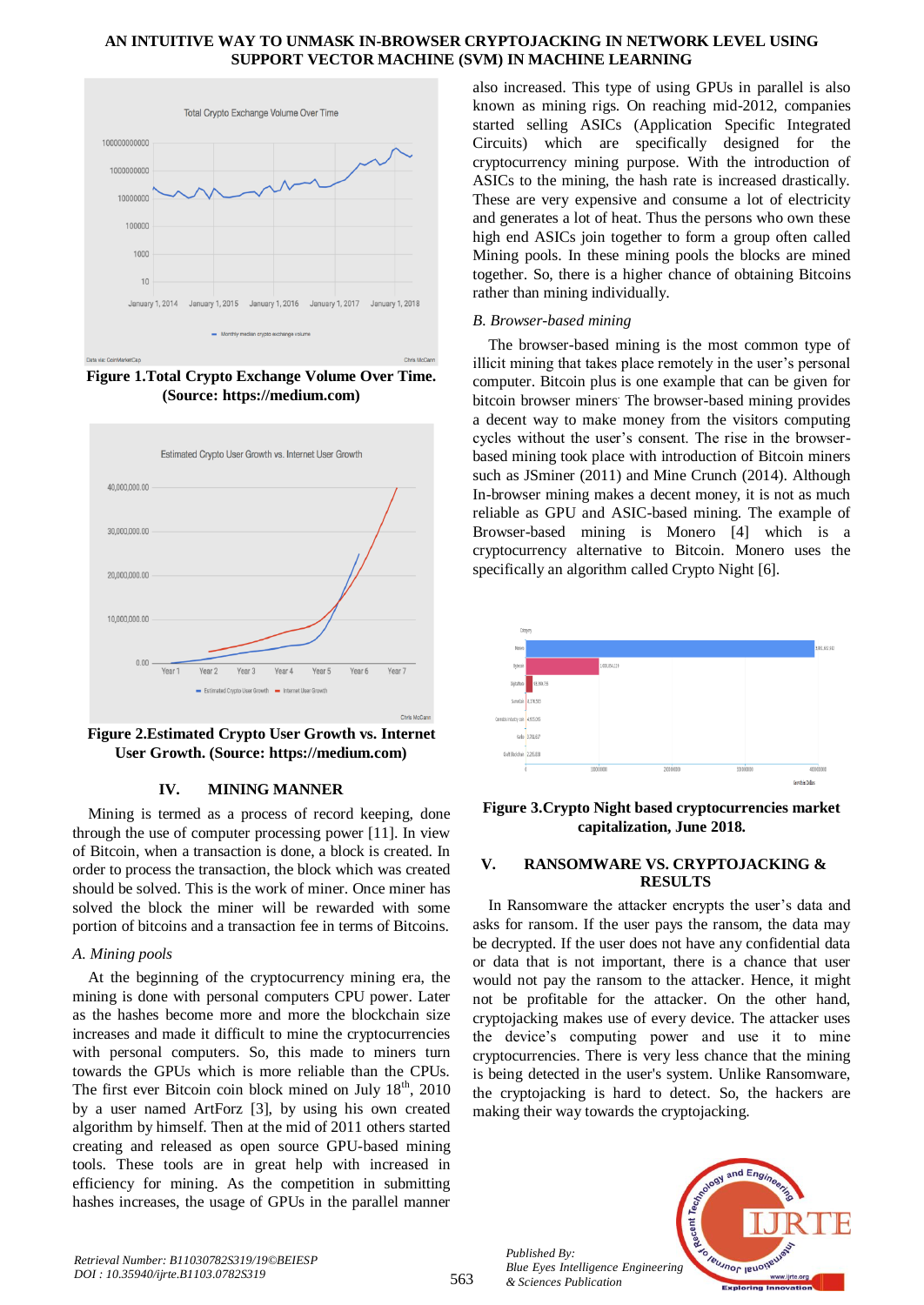## THE RISE OF CRYPTOMINING ATTACKS 2017-2018



**Figure 4.The rise of cryptomining attacks between 2017 and 2018 (Source[: https://www.bleepingcomputer.com\)](https://www.bleepingcomputer.com/)**

#### **OBSERVATIONS**

The cryptojacking is a simple passive attack yet a serious considerable issue that make use of other user's computing cycles without their concern. In order to stop cryptojacking in the user's computer with in browser cryptojacking, we have to disable the JavaScript in the browser settings. Most of the websites now a days are being developed by using Java Script. This Java Script is most dominant in the MEAN stack, which uses the Java Script frameworks as both Front end and back end. Disabling Java Script makes the user Interface look bad. When a particular website that include an In-browser miner is accessed in the web browser. The miner runs in background and starts using the user's computing resources to perform complex mathematical calculations. These complex mathematical calculations need a large computing resources. So, there is a sudden hike in the CPU usage which results in over heating issues and makes the CPU overloaded. This is a serious issue when coming to the enterprise level which has a large network of devices.

| top - 14:36:54 up 59 min, 1 user, load average: 1.89, 1.54, 1.67        |             |                                |  |                                                                                    |
|-------------------------------------------------------------------------|-------------|--------------------------------|--|------------------------------------------------------------------------------------|
| Tasks: 181 total, 1 running, 180 sleeping, 0 stopped, 0 zombie          |             |                                |  |                                                                                    |
|                                                                         |             |                                |  | %Cpu0 : 5.7 us, 2.0 sy, 0.0 ni, 90.9 id, 0.7 wa, 0.0 hi, 0.7 si, 0.0 st            |
|                                                                         |             |                                |  | %Cpul : 1.7 us, 1.0 sy, 0.0 ni, 97.0 id, 0.0 wa, 0.3 hi, 0.0 si, 0.0 st            |
|                                                                         |             |                                |  | %Cpu2 : 0.0 us, 0.0 sy,100.0 ni, 0.0 id, 0.0 wa, 0.0 hi, 0.0 si, 0.0 st            |
|                                                                         |             |                                |  | %Cpu3 : 0.0 us, 0.0 sy, 99.7 ni, 0.0 id, 0.0 wa, 0.3 hi, 0.0 si, 0.0 st            |
| KiB Mem : 3927576 total, 1273404 free, 1383272 used, 1270900 buff/cache |             |                                |  |                                                                                    |
| KiB Swap: 8388604 total, 8388604 free, 0 used. 2032908 avail Mem        |             |                                |  |                                                                                    |
|                                                                         |             |                                |  |                                                                                    |
| PID USER PR NI VIRT RES SHR S &CPU &MEM TIME+ COMMAND                   |             |                                |  |                                                                                    |
|                                                                         |             |                                |  | 2921 kantama+ 20 19.5g 216360 150260 S 199.3 5.5 1:52.20 /usr/lib/firefox/firefox+ |
| 3008 kantama+ 20 279476 27980 17512 S 5.3 0.7                           |             |                                |  | 0:00.16 xfce4-screenshooter -fd 1                                                  |
| 356 root                                                                | $-51$ S 1.7 |                                |  | $0:35.53$ [irg/129-rmi4 sm]                                                        |
| 537 root 20                                                             |             |                                |  | 1108944 145464 122668 S 1.0 3.7 1:52.29 /usr/lib/Xorg :0 -seat s+                  |
| 1227 kantama+ 20                                                        |             |                                |  | 2183724 478264 135612 S 0.7 12.2 4:52.89 /usr/lib/firefox/firefox+                 |
|                                                                         |             |                                |  | $0.00.07$ top                                                                      |
| 899 kantama+ 20                                                         |             | 297176 54356 34376 S 0.3 1.4   |  | $0:36.57$ xfwm4                                                                    |
| 903 kantama+ 20                                                         |             |                                |  | 357276 44876 30272 S 0.3 1.1 0:02.84 xfce4-panel                                   |
| 1255 kantama+ 20                                                        |             | 1420876 115760 81212 5 0.3 2.9 |  | 0:08.62 /usr/lib/firefox/firefox+                                                  |
| 2989 kantama+ 20                                                        |             |                                |  | 528648 49608 34460 S 0.3 1.3 0:00.46 /usr/bin/xfce4-terminal                       |

**Figure 5.Hike in CPU usage (seen as 199%) when accessing the particular website that has miner script.**



**SYSTEM ARCHITECTURE**

**Figure 6.picture of Architecture detecting cryptojacking in the network of devices**

#### **PROPOSED WORK**

This work is done using Machine Learning approach in which we train the model with a certain predefined data sets and also with the packets that are captured from the Wireshark [8]. As a start, the TCP (Transmission Control Protocol) packets are to be captured from the wireless interface or wire connection as well. The model is trained with datasets that are from different sources like general browsing, GPU mining and CPU mining. The packets captured from the Wireshark are used to detect whether the mining is being done or not in the particular device. There is also a live filtering model which is used to detect the inbrowser mining on the go.

## *A. SVM (Support Vector Machine):*

Support Vector Machine (SVM) is one of the most popular and effective classification algorithms and has attracted much attention in recent years [9]. The SVM (support vector machine) algorithm is used for classification. This classification is primarily used to group data. The classification is important to distinguish between the TCP packets that are transferred from the infected web sites. It is used to find the optimal hyperplane between two classes. This gives the more generalization ability to distinguish. The separating hyperplane is determined by using an important sample in the training datasets. Instead of training SVM model on the whole training data set, a small subset of dataset was selected and this subset will act as a final training set. The K-means clustering helps in selecting the most informative samples and the SVM classifier gets trained on the dataset that we provide.



*Published By:*

*& Sciences Publication*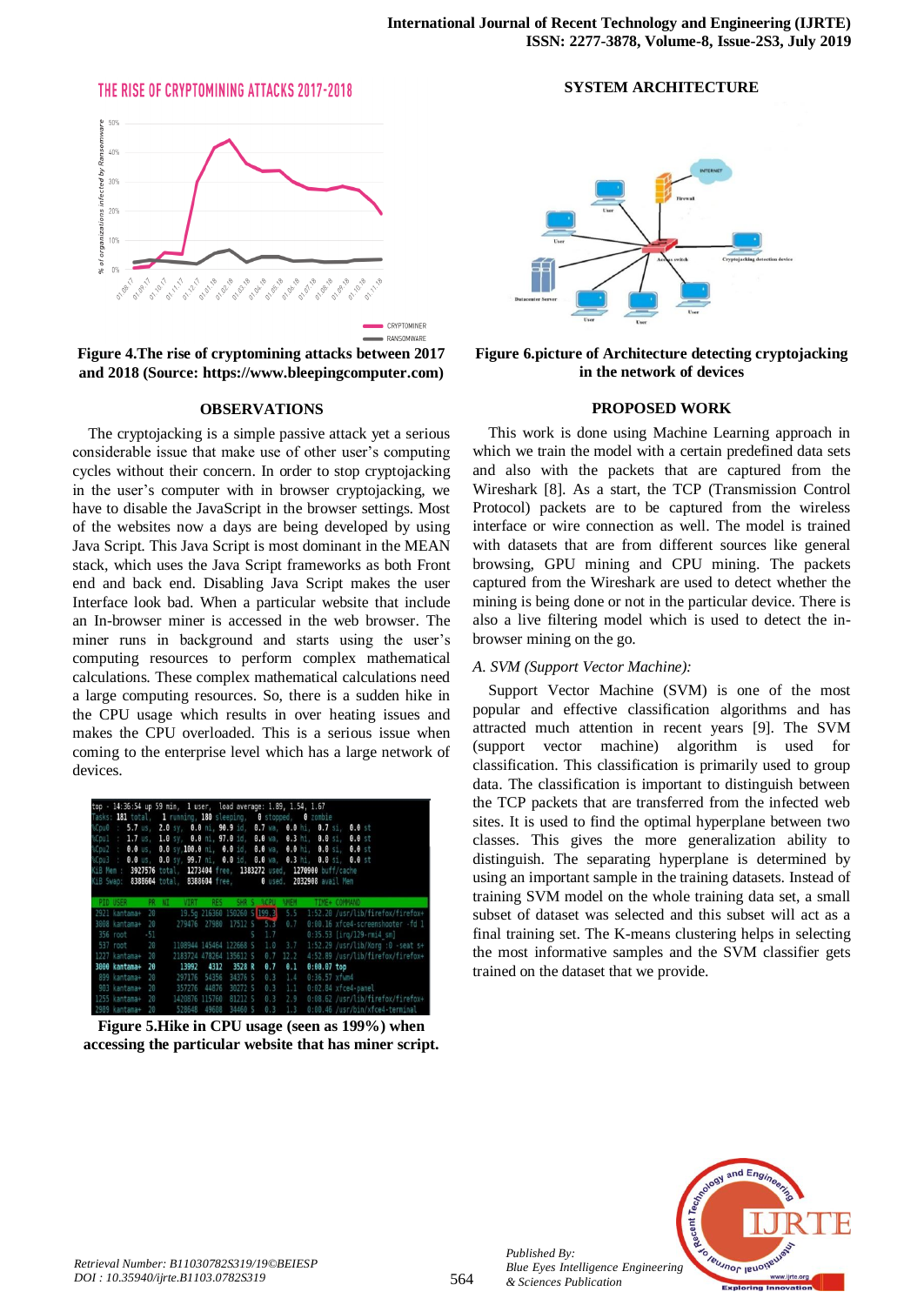#### **AN INTUITIVE WAY TO UNMASK IN-BROWSER CRYPTOJACKING IN NETWORK LEVEL USING SUPPORT VECTOR MACHINE (SVM) IN MACHINE LEARNING**



**Figure 7.depicting the concept of SVM Algorithm**

*B. Capturing TCP packets with Wireshark:*

By using Wireshark, we can capture the packets of information when the user is browsing. By deploying the TCP filter the TCP packets alone get filtered into a file with extension of '.pcapng'. The TCP packets alone get captured from the given interface that may be wired or wireless interface.



**Figure 8. depicting the capturing of packets using Wireshark.**

This file has to be parsed for the TCP packets. After capturing the TCP packets, it is to be converted to a readable format (.dat) file which is used to train the model. The model is to be trained by using either SVM or Neural Networks. By using the SVM algorithm the classification of the data gets much easier. By this model we can check that computing resources are being mined or not. As in Figure 6 explains the filtering can be applied on the network of devices. So, the device in which the mining is being done can be known.

# *C. Live filtering Model:*

In the live filtering model, the classification is done using already trained model, In the live filtering model the network with a set of devices is analyzed for mining in the browser. This filter is applied on the set of IP addresses in the network. If there is any illicit mining is being done it will notify on what IP address and port the mining is being

done. This is very helpful in detection of mining with a range of one device to a large number of devices that are in the same network. In figure 8 the TCP filtering is enabled on the wireless Interface and IP address is given. After detection of the cryptojacking on the device, the network administrator or the user can terminate the process that is illegally using the computing resources to mine cryptocurrencies.

| [kantamani@kantamani-pc file_cap]\$ sudo python filtering.py -i wlp3s0 -c 192.168.1.102 -m<br>[sudo] password for kantamani: |  |  |  |  |  |
|------------------------------------------------------------------------------------------------------------------------------|--|--|--|--|--|
| TCP filter active on wlp3s0 applied to the following networks: IPSet(['192.168.1.102/32'])                                   |  |  |  |  |  |
| TCP flow with src IP 192.168.1.102 is running mining on port 443 with 100.0% accuracy                                        |  |  |  |  |  |
| TCP flow with src IP 192.168.1.102 is running mining on port 80 with 100.0% accuracy                                         |  |  |  |  |  |
| TCP flow with src IP 192.168.1.102 is running mining on port 443 with 100.0% accuracy                                        |  |  |  |  |  |
| TCP flow with src IP 192.168.1.102 is running mining on port 80 with 100.0% accuracy                                         |  |  |  |  |  |
| Figure 9. shows the working of filtering model.                                                                              |  |  |  |  |  |

In this live filtering model, a set of IP addresses of the devices in the network which are to be detected are to be given as arguments and also to which interface (here wlp3s0 is wireless interface) the filter is to be activated should also be given. Then based on the TCP packets transferring through the port which uses the HTTP and HTTPS requests, the model will return what are the devices that are undergoing illegal crypto mining can be detected.

# **CONCLUSION**

The machine learning concept has a lot of scope when coming to the intrusion detection in the network. The attackers would not stop the illegal usage of others computing cycles but they may change the way in the stealing them for the mining purposes as the usage of cryptocurrencies will raise in the future. There is an urgent need for which the devices are to be maintained secured from the attackers. There are a lot of people out there that do not know that their precious computing cycles are being stolen. This paper shows a way in which the devices in the network can be made free from illegal browser mining. The virtual space "Cloud" is on the other side of the coin that makes the most of the advancements in the recent times. There is no wonder that the attackers might steal the computing cycles of the heavy processors that are situated in some virtual location and connected to the Internet. The Internet is not Immune to the attackers. It is what the users aware of makes the Internet Immune.

# **REFERENCES**

*Published By:*

*& Sciences Publication* 

- 1. Satoshi Nakamoto. Bitcoin: A Peer-to-Peer Electronic Cash System, 2009.
- 2. Sergio Pastrana, Guillermo Suarez-TangilKing, Title: A First Look at the Crypto-Mining Malware Ecosystem: A Decade of Unrestricted Wealth, dated: 3 Jan 2019.
- 3. Important milestones of the bitcoin project. https://en.bitcoin.it/wiki/Category:History, 2009.
- 4. MalteMöser, Kyle Soska, Ethan Heilman, Kevin Lee, Henry Heffan, Shashvat Srivastava,Kyle Hogan, Jason Hennessey, Andrew Miller, Arvind Narayanan, and Nicolas Christin. An Empirical Analysis of Traceability in the Monero Blockchain, published in Proceedings on Privacy Enhancing Technologies in 2018.